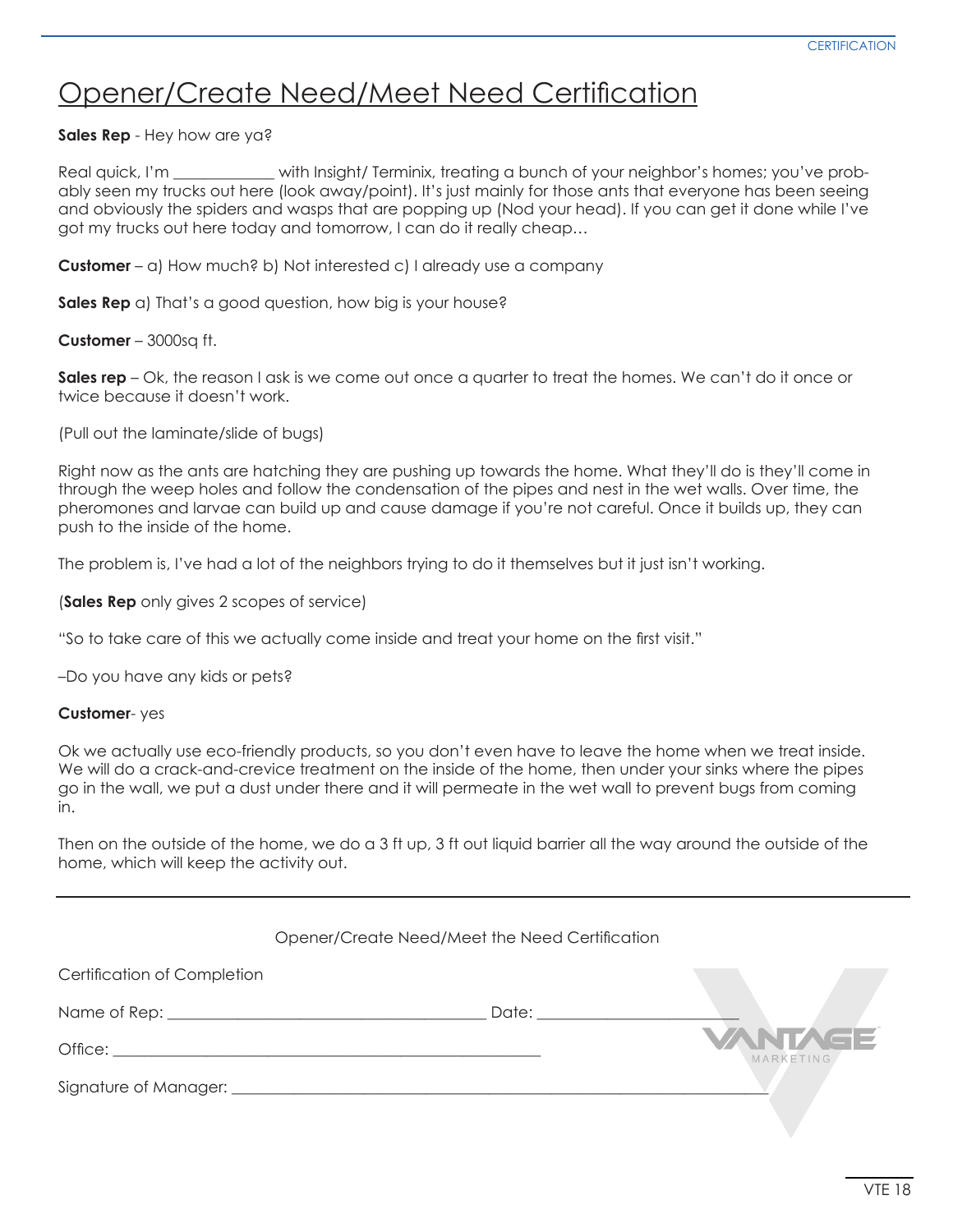### Price and Close Certification

**Sales Rep** - Ok, so typically if you called me out of the phone book, the initial flush out runs around 250 DOLLARS for your size home, but since I'm going to have my guys out here, I can knock over 100 DOLLARS off, and get it taken care of for just 125, that's it. And the best part is, it stays the same per quarter. Now, any time between these visits if you see an uncomfortable amount of bugs, you can call us and we will come back for free. **(DO NOT STOP TALKING! Move to the soft close)**

And, quick question is your garage accessible?

#### **Customer** - Yes

**Sales Rep** - Okay, right around the garage door sensors is where we see those wolf spiders. It's just a dark moist area so they love to nest around there. So I will actually have my technician treat inside the garage as well and clean out all the webs.

Are you normally home in the mornings or afternoons?

**Customer** - Afternoons

**Sales Rep** - Ok so if we come out tomorrow between 11 and 1 would that work?

|                             | Price and Close Certification |                             |
|-----------------------------|-------------------------------|-----------------------------|
| Certification of Completion |                               |                             |
|                             |                               |                             |
|                             |                               | <b>VANTAGE</b><br>MARKETING |
|                             |                               |                             |
|                             |                               |                             |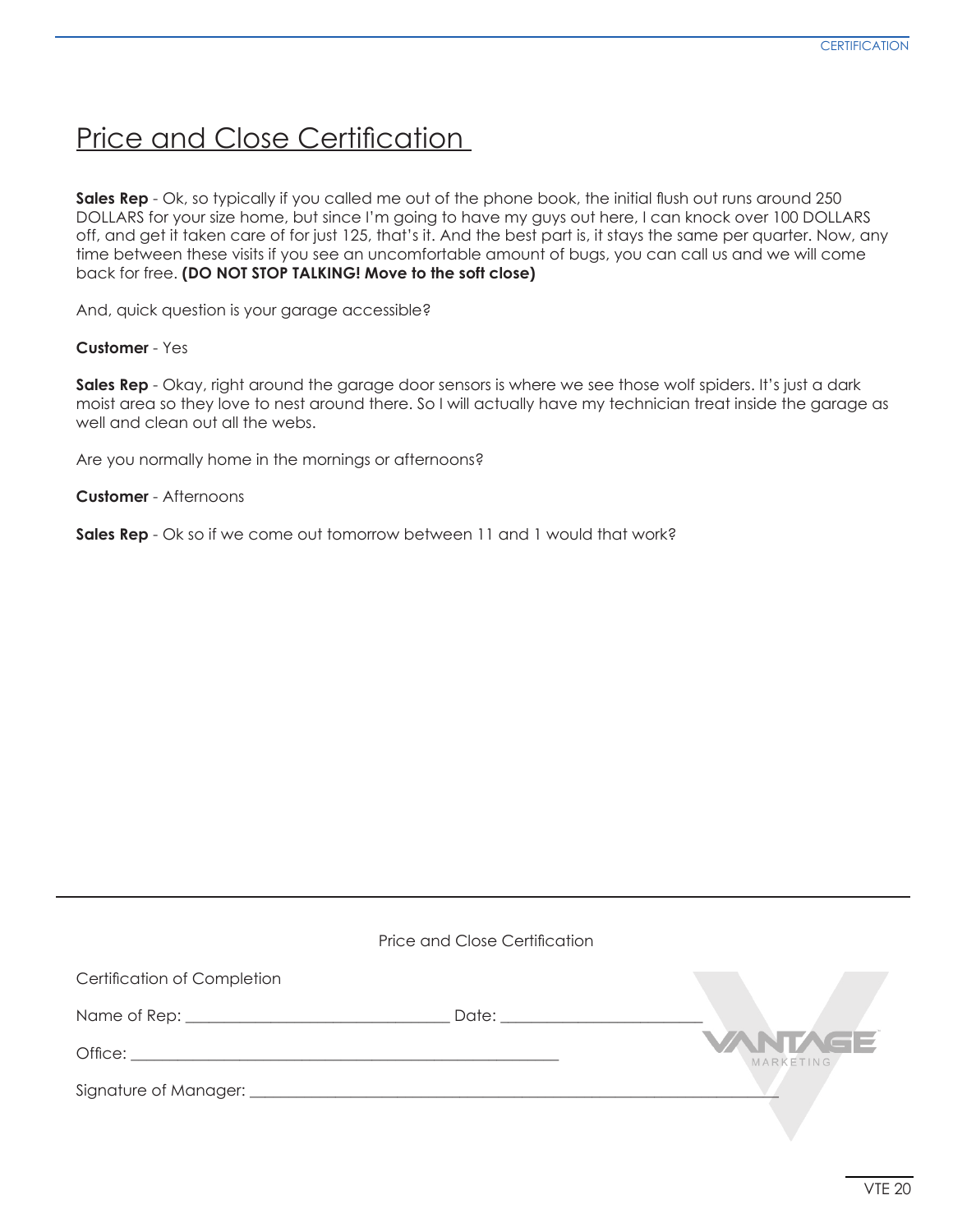### Switchover

**1**. Perfect. Who are you with, Orkin? Western? Or...?

**2.** Yeah I've actually had quite a few neighbors who USED to be with \_\_\_\_\_\_\_. Don't get me wrong, they're a great company. But we just do a couple of extra things the neighbors have really liked."

**3**. Now, \_\_\_\_\_\_\_ does both the inside and outside for you, correct?

**4**. Awesome. We do the same thing and we use eco-friendly products so it's safe for the kids and pets. Hopefully their stuff is safe too. And our stuff doesn't have an odor or stain anything.

We also do two extra things the neighbors have REALLY liked. The first is our granulation 5-10 feet out around the entire perimeter of your home. This helps with anything that will attack your vegetation and simply puts a larger barrier around the home, making it very unlikely you'll have problems INSIDE.

The second add-on we include is the de-webber. It's like a giant Q-tip we extend up to 30 feet on a big pole. We use this to knock down all the spider webs and/or wasp nests around your home, especially up high in the eaves where you can't normally reach. We also apply a product on the end of that brush, which erases their pheromones so they don't come back easily. So we do a 4 scope service where most companies only do 2.

**5**. Now are they coming out every quarter or every other month?

**6**. Okay and do you remember off the top of your head what they are charging you?

**7**. Normally we are VERY expensive... (while pulling out Price Laminate if you'd like)

If you called us out of the phone book it would normally be \_\_\_\_\_\_ just because we do twice as much, BUT if you can get it done tomorrow while my guys are already out here, the price will be knocked down to \_\_\_\_\_\_\_ and it will actually stay the same rate each quarter. So instead of \_\_\_\_\_\_ every single time, it's only \_\_\_\_\_\_ and you get that locked in discount for as long as you stay with us. That includes the 2 extra scopes.

The neighbors have just felt that since we do twice as much AND we can drop the price that low, it's a no-brainer.

**8**. So the only thing I need in order to do make this happen is some sort of documentation showing us that you were at least serviced by them at some point in the last six months. Do you have anything like an invoice or receipt or something?

Great! If you can grab that real quick we will be good to go!

|                                                                                                                                                                                                                                | Switchover Certification |                             |
|--------------------------------------------------------------------------------------------------------------------------------------------------------------------------------------------------------------------------------|--------------------------|-----------------------------|
| Certification of Completion                                                                                                                                                                                                    |                          |                             |
|                                                                                                                                                                                                                                | Date:                    |                             |
| Office: the contract of the contract of the contract of the contract of the contract of the contract of the contract of the contract of the contract of the contract of the contract of the contract of the contract of the co |                          | <b>VANTAGE</b><br>MARKETING |
|                                                                                                                                                                                                                                |                          |                             |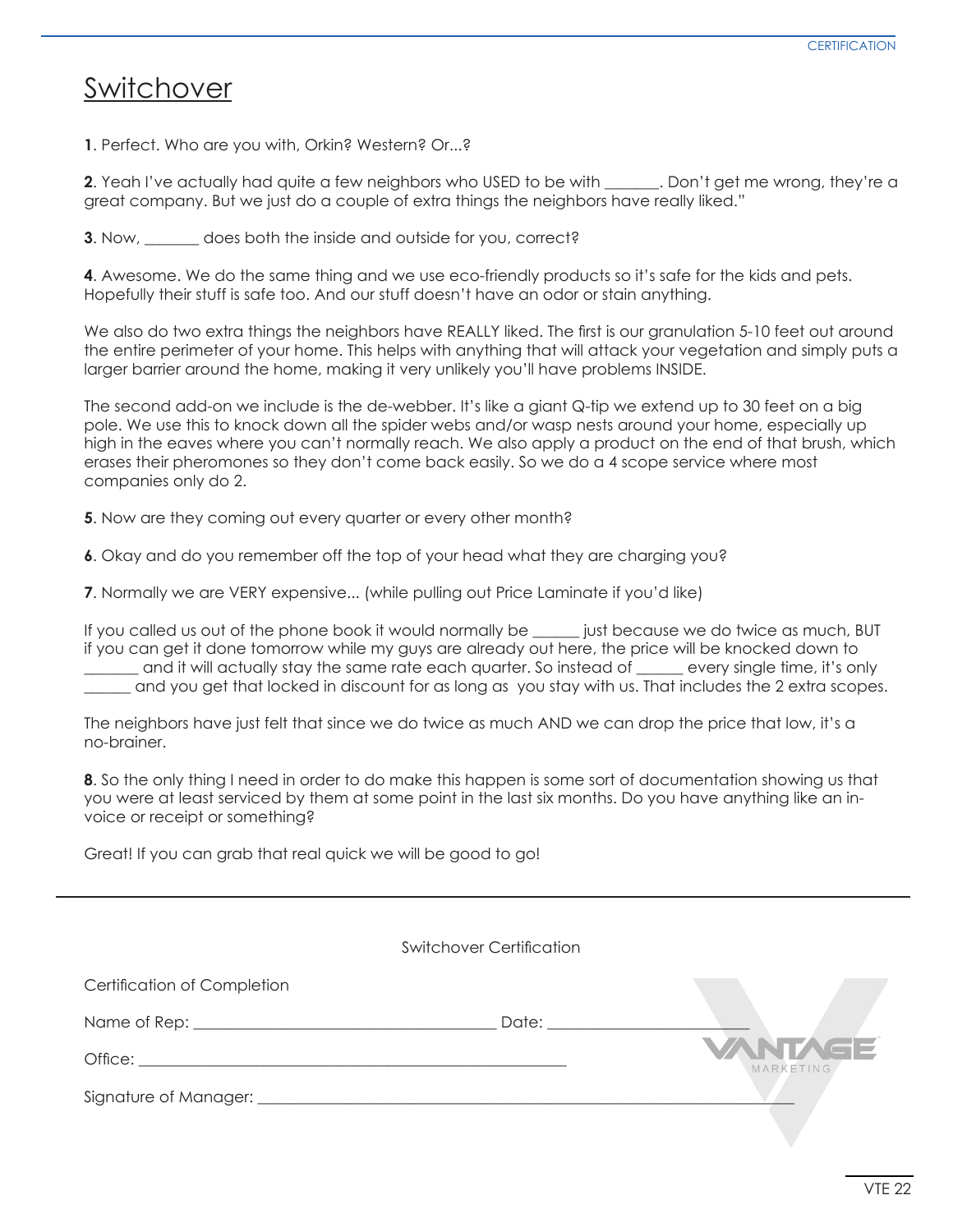### **Auto Pay Certification**

The last thing I need in order to hold your spot on the route is whichever form of payment you want to use.

We don't do regular check or cash, we do credit or debit, which one you would prefer?

Could you grab that real quick? (Look down at the Ipad/Binder)

\*Once they hand you the card, be confdent, small talk with the customer as you are entering in the info for the card.

### **Concerns**

1. **Customer** – I want to pay with check...

**Rep** – Yeah we actually do ACH so we just need a voided check and we can get you set up. Do you mind grabbing that real quick?

2. **Customer** – I am not comfortable giving you my card...

**Rep** – Yeah I have had a few neighbors in the same boat, what they found is that the cards have an inherent security on them so they are backed 100%. If anything were to happen you get your money back and so do we. In fact we just enter it into the system now and then no one can even have access to it. So yea if you can grab whichever one you want, I can get this set up...

\*If they persist in that they do not want to give you the card, you can have the customer call the info into the offce or give the info to the technician when they show up to do the service. Make sure to put in the notes – "Tech collect Visa"

|                             | Auto Pay Certification                                                                                                                                                                                                         |                             |
|-----------------------------|--------------------------------------------------------------------------------------------------------------------------------------------------------------------------------------------------------------------------------|-----------------------------|
| Certification of Completion |                                                                                                                                                                                                                                |                             |
|                             | Date: the contract of the contract of the contract of the contract of the contract of the contract of the contract of the contract of the contract of the contract of the contract of the contract of the contract of the cont |                             |
|                             |                                                                                                                                                                                                                                | <b>VANTAGE</b><br>MARKETING |
|                             |                                                                                                                                                                                                                                |                             |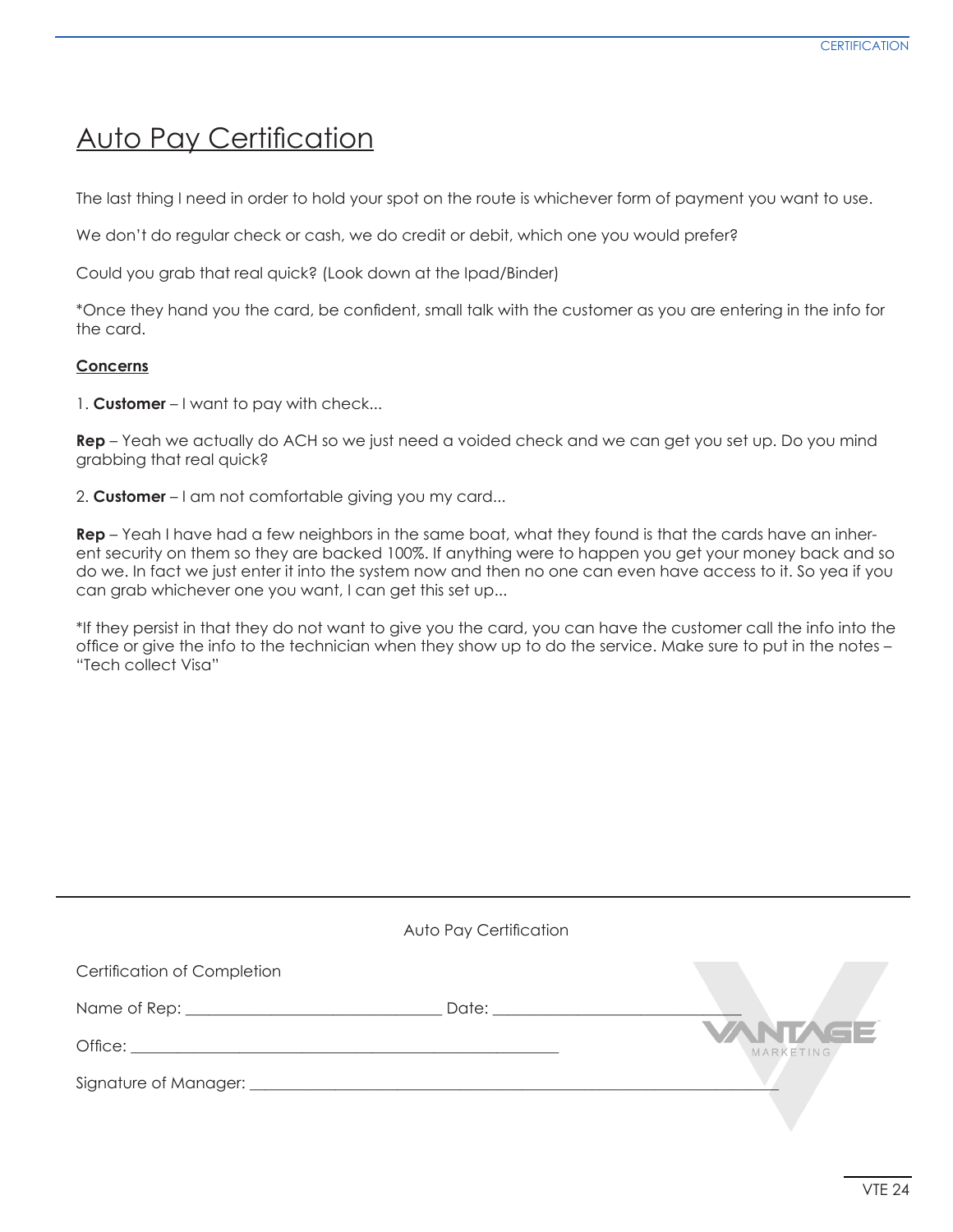# I Don't Have Bugs

### **Concern**

**Customer** – "I just don't have any bugs…"

### **Transitional Phrase/Overcome the Concern - Create Need**

**Sales Rep** – "That's why I'm here, the neighbors actually haven't seen a lot either but the reason they are getting the service done is because with it being so \*hot outside (**Replace this with whatever weather condition it currently is at**), what is happening is the bugs have moved inside the wet walls where we can't see them. What they do is actually follow the condensation of the pipes and nest in the wet walls as you can see here. (**Show them the slide of the wall void**) Over time it can build up and cause damage if you're not careful. Once it cools down (**if it is raining say when it dries up, or if its cold then say once it warms up**) they will start pushing to the inside or the outside of the home, that's why it's good to be proactive instead of reactive with it.

### **Meet Need**

**Sales Rep** – "So what we will do to take care of this is…" (Move to Meet the Need in the sale cycle)

|                                                                                                                                                                                                                                | don't have any bugs |                             |
|--------------------------------------------------------------------------------------------------------------------------------------------------------------------------------------------------------------------------------|---------------------|-----------------------------|
| <b>Certification of Completion</b>                                                                                                                                                                                             |                     |                             |
|                                                                                                                                                                                                                                | Date:               |                             |
|                                                                                                                                                                                                                                |                     | <b>VANTAGE</b><br>MARKETING |
| Signature of Manager: 1999 Manager: 1999 Manager: 1999 Manager: 1999 Manager: 1999 Management 1999 Management Annual Management 1999 Management 1999 Management 1999 Management 1999 Management 1999 Management 1999 Managemen |                     |                             |
|                                                                                                                                                                                                                                |                     |                             |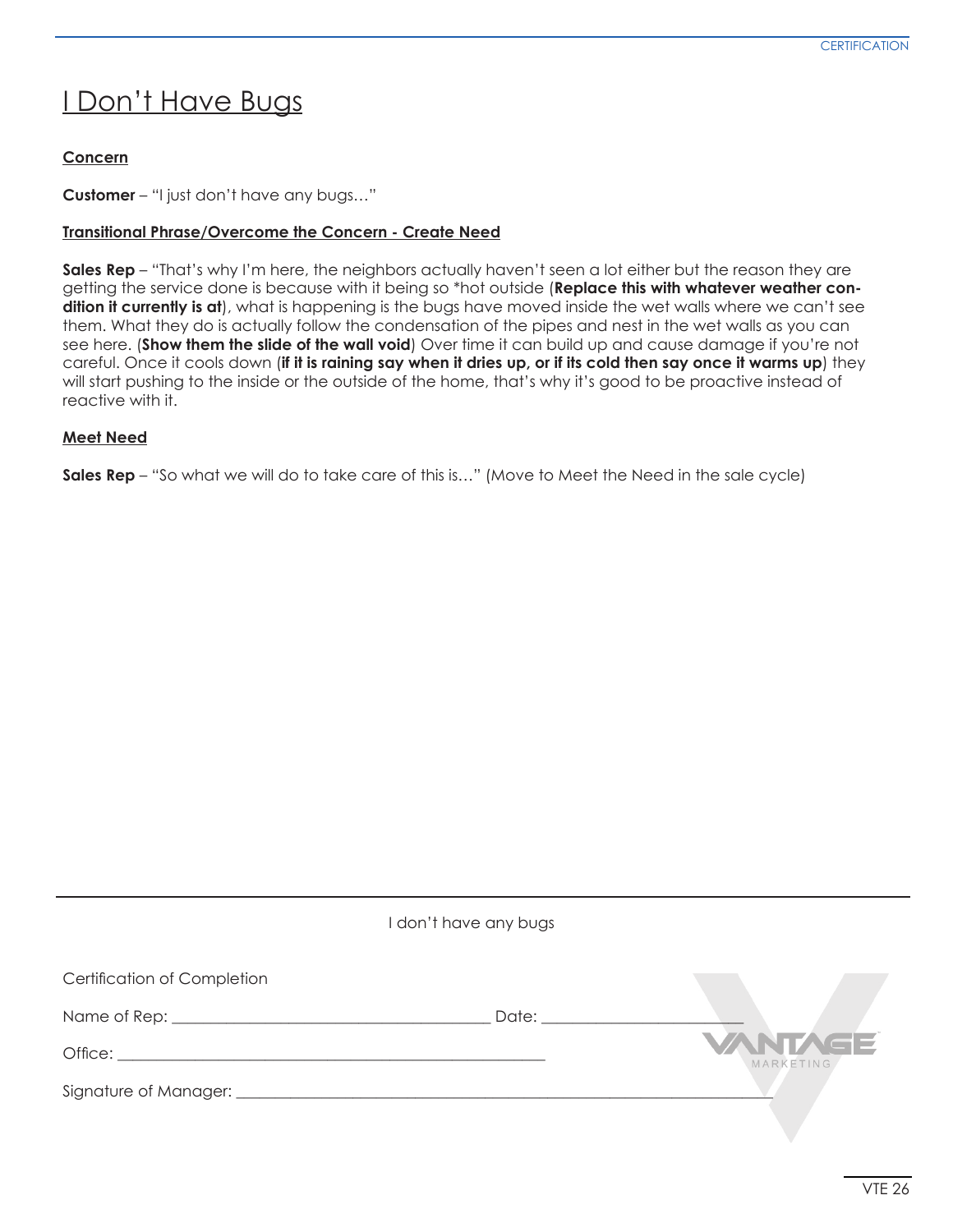### I Do It Myself

### **Concern**

**Customer** – "I just do it myself…"

### **Transitional Phrase**

**Sales Rep** – "That's why I'm here, I have actually had quite a few neighbors trying to do it themselves as well. What have you been using to treat with, Ortho Home Defense, Raid? (You can replace \*have you been using the Ortho home defense and raid with \*are you more of a Home Depot or Lowes guy?),

**Customers** – "Yes I've been using Ortho Home Defense"

### **Overcome the Concern - Create Need & Meet Need**

**Sales Rep** – "Gotcha, a lot of the neighbors were trying to use the same thing, what they found is it's just a contact kill and it only targets the surface.

(You can use also use these facts **\*gotcha, a lot of the neighbors were trying to use the same thing, what they found is it has a good active ingredient, which is Bifenthrin, but it's very diluted. It actually is only .05%. Guess what the other 99.95% is? Water**)

The difference is our products will allow the bugs to take it back to the nest and get rid of the source. Also, our products last three months longer than the over-the-counter products. Another reason why the neighbors decided to get the service is we come back for free between the visits if you still have activity. As opposed to the over the counter products, if you still have activity, will Home Depot come back out for free?

Customer – "No..."

### **Close**

Sales Rep – "Now, the other question I had, is your garage accessible?" (Give a soft close after you overcame the concern)

|                                    | I do it myself |                             |
|------------------------------------|----------------|-----------------------------|
| <b>Certification of Completion</b> |                |                             |
|                                    | Date:          |                             |
|                                    |                | <b>VANTAGE</b><br>MARKETING |
| Signature of Manager: ________     |                |                             |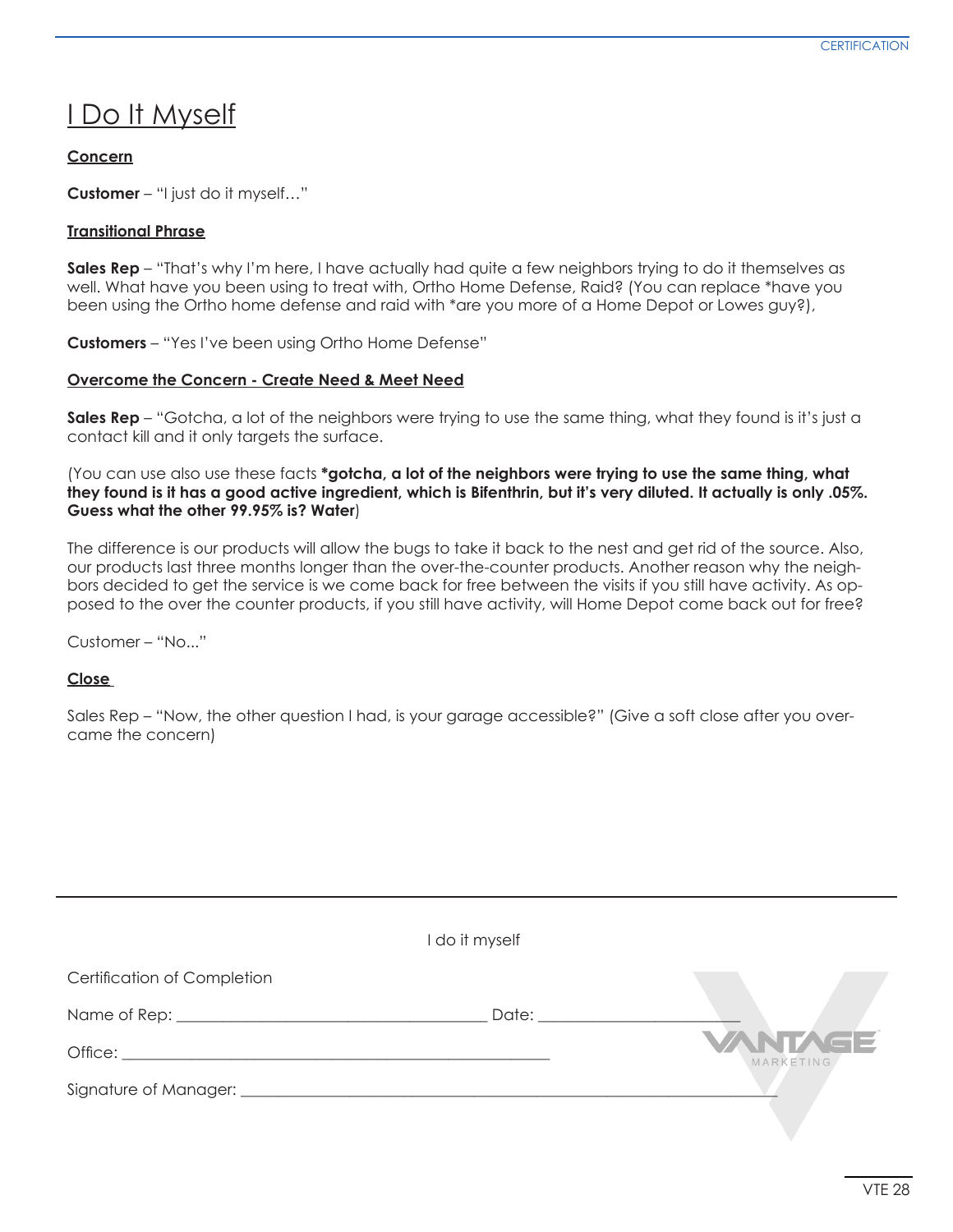# I Don't Want a Year Contract

### **Concern**

**Customer** – "I don't really want a contract…"

### **Transitional Phrase/Overcome the Concern**

**Sales Rep** – "I totally understand, the problem is we can't do it just once or twice because it doesn't work. We have to make sure to break up the feeding, breeding, nesting, and hatching cycle of the bug. Normally if you called another company out of the phonebook, they would do a two to three year agreement, but since I came to you, it's just a one-year trial. Hopefully we can earn your trust and business within that frst year. After that, if you want to keep going the discount will continue.

### **Close**

**Sales Rep** - "Now, quick question, is your garage accessible?" (Give a soft close after you overcame the concern)

|                             | I don't want a Year Contract |                             |
|-----------------------------|------------------------------|-----------------------------|
| Certification of Completion |                              |                             |
|                             | Date: ______                 |                             |
| Office:                     |                              | <b>VANTAGE</b><br>MARKETING |
|                             |                              |                             |
|                             |                              |                             |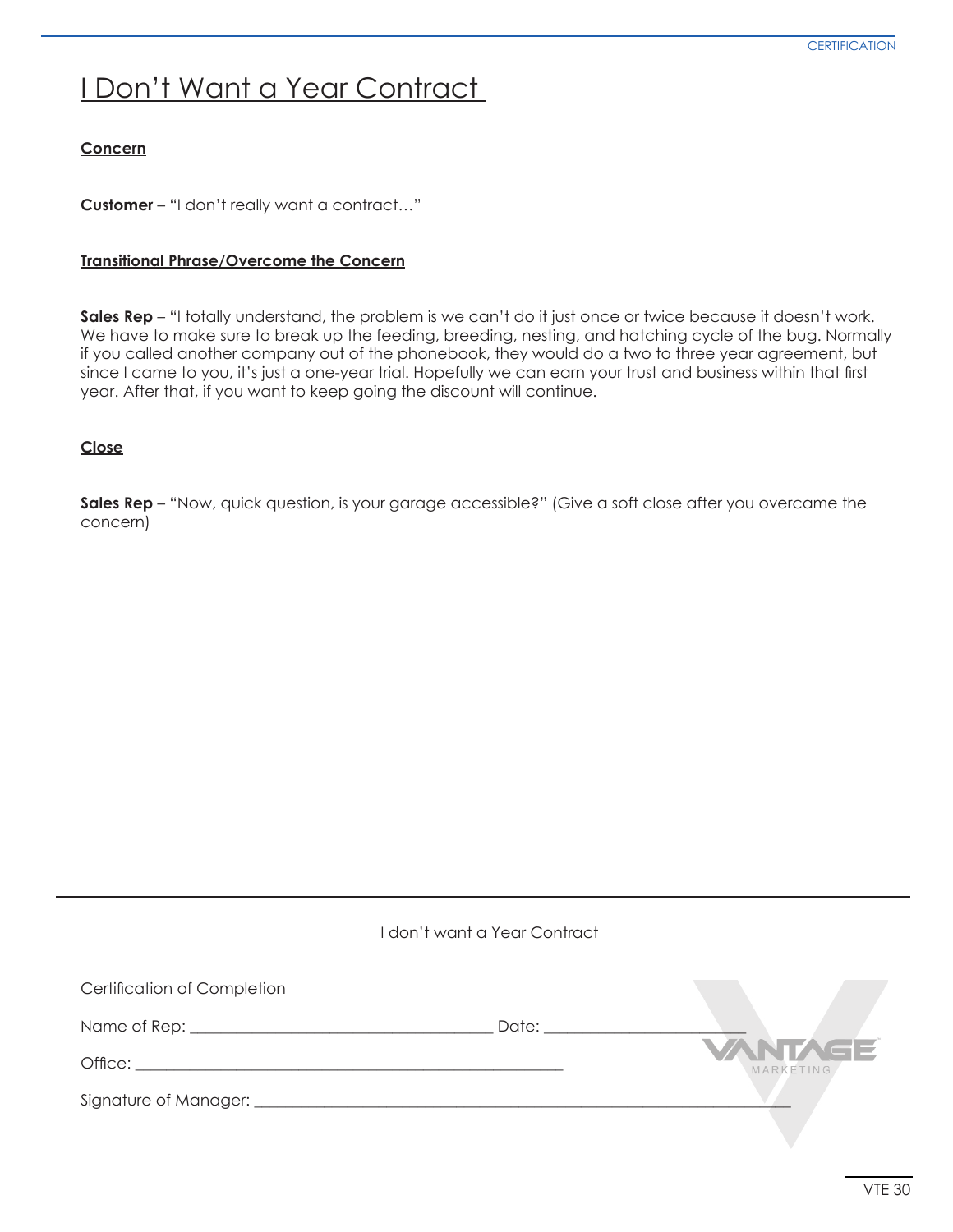## I Need to Talk to my Spouse

### **Scenario 1**

 **Customer** – "I need to talk to my wife…"

**Sales Rep** – "Ok, is she the one who makes those types of decisions?" or "Ok, she takes care of stuff like this?"

**Customer** – "Well, no I just want to talk with her."

**Sales Rep** – Gotcha, yeah I'm here to kill bugs not marriages. What a lot of the couples have liked in this neighborhood is…**(Move to Creating the Need in Sale Cycle)**

### **Scenario 2**

**Customer** – "I need to talk to my wife…"

**Sales Rep** – "Ok, is she the one who makes those types of decisions?"

**Customer** – "Yes she is."

**Sales Rep** – "No problem, do you mind grabbing her really quick, I just wanted to explain what we are doing?"

**Customer** – "Yep just one second…"

**Sales Rep** – (You will need to give the spouse the full pitch)

#### **Scenario 3**

**Customer** – "I need to talk to my wife…"

**Sales Rep** – "Ok, is she the one who makes those types of decisions?" or "Ok, she takes care of stuff like this?"

**Customer** – "Yes she is."

**Sales Rep** – "No problem, do you mind grabbing her really quick, I just wanted to explain what we are doing?"

**Customer** – "She actually is not home"

**Sales Rep** – "I've had a couple other neighbors in the same boat, they just gave their spouse a call really quick since I can do it so dang cheap. So go ahead and give her a call and if she has any questions I'd be happy to talk with her."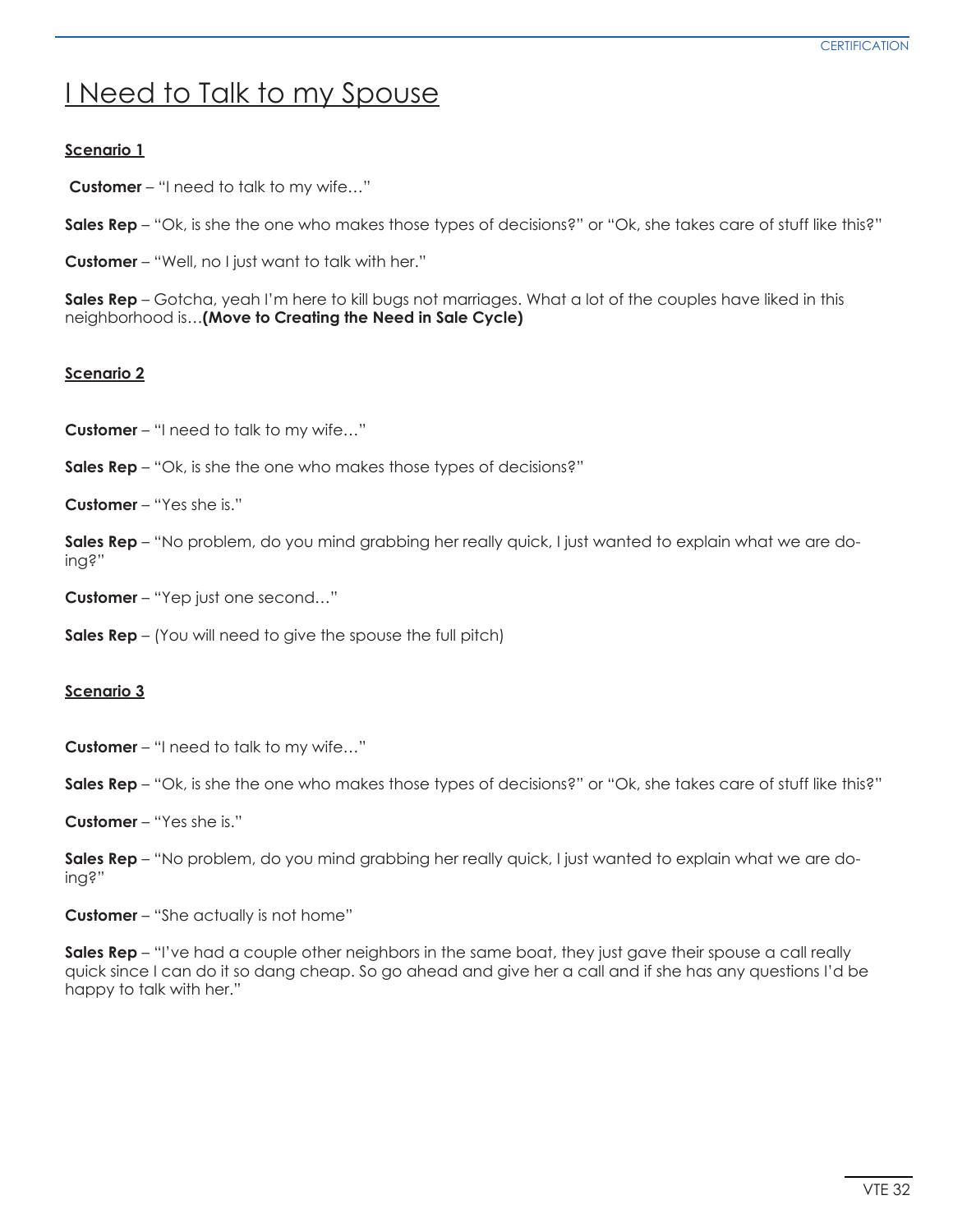**Customer** – "Ok, give me one sec..."

**Sales Rep** – (You will need to pitch her over the phone)

#### **Scenario 4**

- **Customer** "I need to talk to my wife…"
- **Sales Rep** "Ok, is she the one who makes those types of decisions?" or "Ok, she takes care of stuff like this?"
- **Customer** "Yes she is."
- **Sales Rep** "No problem, do you mind grabbing her really quick, I just wanted to explain what we are doing?"
- **Customer** "She actually is not home"

**Sales Rep** – "I've had a couple other neighbors in the same boat, they just gave their spouse a call really quick since I can do it so dang cheap. So go ahead and give her a call and if she has any questions I'd be happy to talk with her."

- **Customer**  "She is in a meeting so I can't call."
- **Sales Rep**  "No problem, what time will she be home?"
- **Customer** "She will be back around 6pm."
- **Sales Rep** "Ok, I will stop by then, and who should I ask for?"
- **Customer** "Her name is, Lindsay Lohan"

| <b>Certification of Completion</b>                | I Need to Talk to my Spouse |                      |
|---------------------------------------------------|-----------------------------|----------------------|
| Name of Rep: the contract of the contract of Rep: | Date:                       |                      |
|                                                   |                             | VANTAGE<br>MARKETING |
| Signature of Manager: __________                  |                             |                      |
|                                                   |                             |                      |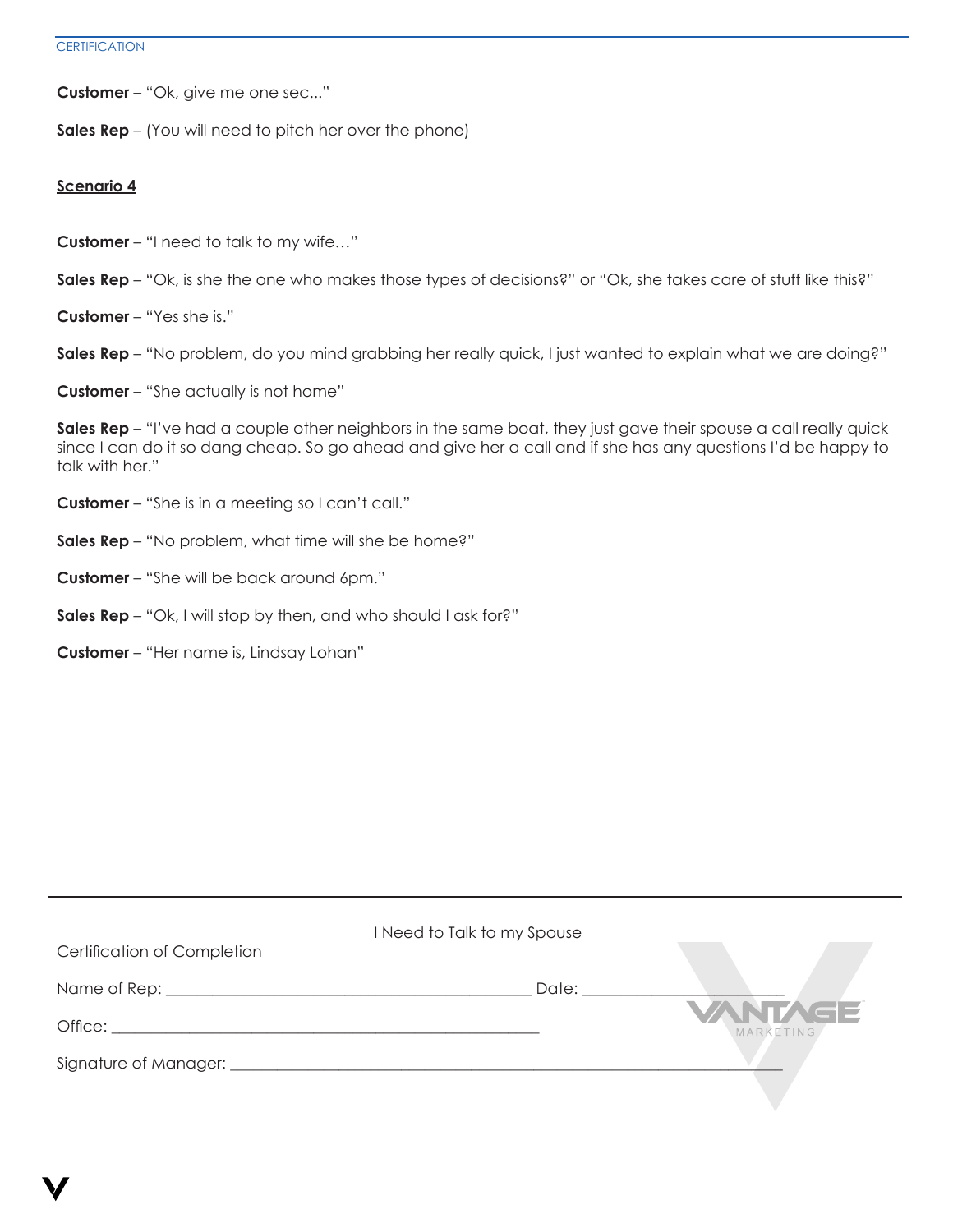## I don't like Chemicals

### **Concern**

**Customer** – "I am just worried about my kids and the chemicals…"

#### **Transitional Phrase/Overcome the Concern**

**Sales Rep** – "You're going to be glad I stopped by then, the neighbors have really liked our products because they're eco-friendly. You don't even have to leave the home when we treat.

In fact have you heard of the chrysanthemum fower?"

**Customer** – "Yes…"

**Sales Rep** – "Our product is derived from that flower, so there is no staining or odor. It's actually safe for kids, pets, and pregnant women and it is the same product we use in day cares and hospitals.

#### **Create Need**

**Sales Rep** - The reason the product works so well, is when the ants are hatching…(Move to Create the need in the sale cycle)

| I don't like Chemicals             |                                                                                                                                                                                                                                |                             |
|------------------------------------|--------------------------------------------------------------------------------------------------------------------------------------------------------------------------------------------------------------------------------|-----------------------------|
| <b>Certification of Completion</b> |                                                                                                                                                                                                                                |                             |
|                                    | Date: the contract of the contract of the contract of the contract of the contract of the contract of the contract of the contract of the contract of the contract of the contract of the contract of the contract of the cont |                             |
|                                    |                                                                                                                                                                                                                                | <b>VANTAGE</b><br>MARKETING |
|                                    |                                                                                                                                                                                                                                |                             |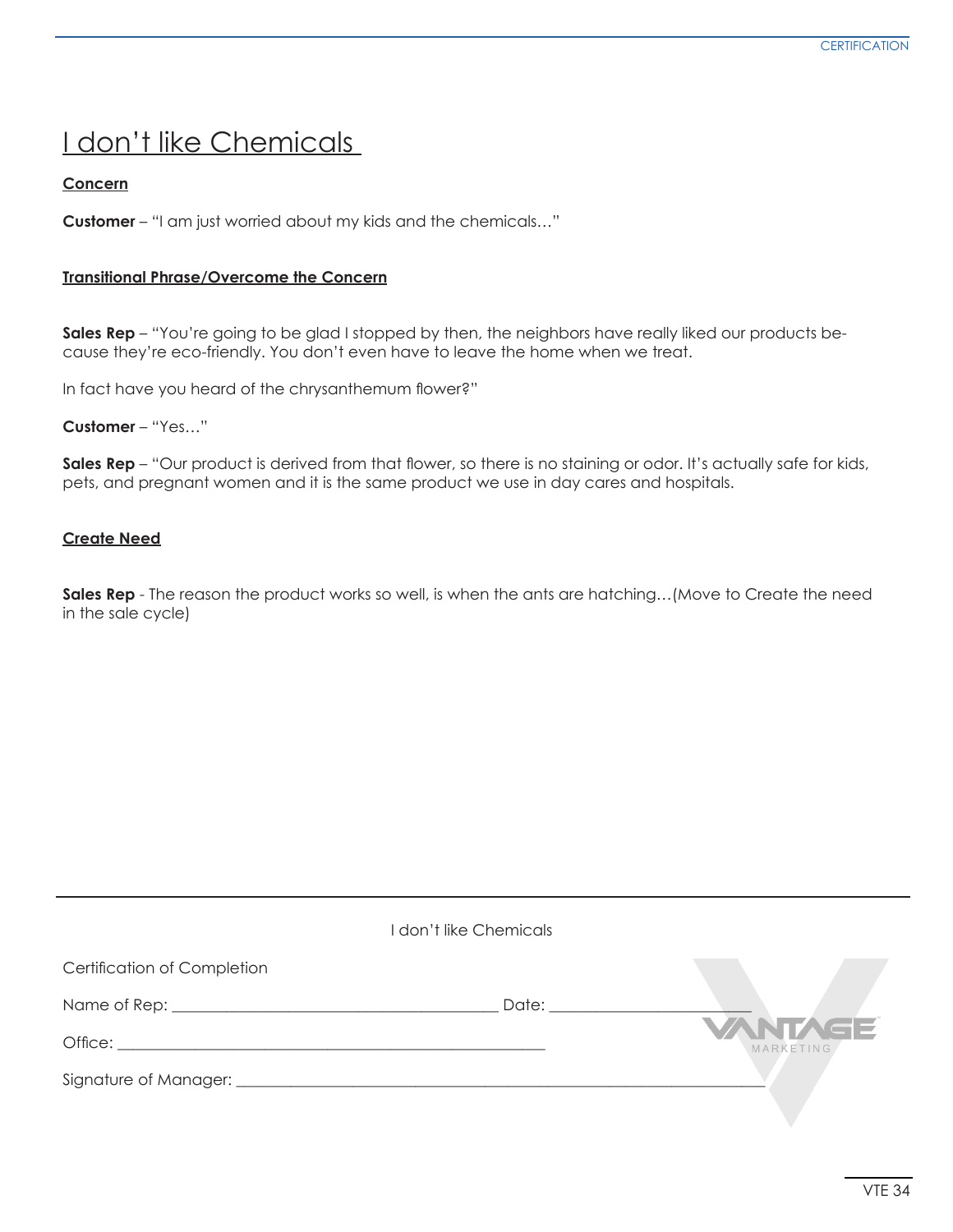## I am not Interested

### **Concern**

**Customer** – "I'm just not interested."

**Sales Rep** – "Oh ok, are you worried about the products or...?

**Customers** – "No, I just don't really have a problem."

### **Transitional Phrase and Create the Need**

**Sales Rep** – "That's actually why I'm here, becasue its not a matter of **if**, but **when** these bugs start showing up. Right now it's hatching season and…" (**Go to creating the need in the sales cycle**)

|                                    | am not Interested |                      |
|------------------------------------|-------------------|----------------------|
| <b>Certification of Completion</b> |                   |                      |
|                                    | Date: __________  |                      |
|                                    |                   | VANTAGE<br>MARKETING |
|                                    |                   |                      |
|                                    |                   |                      |